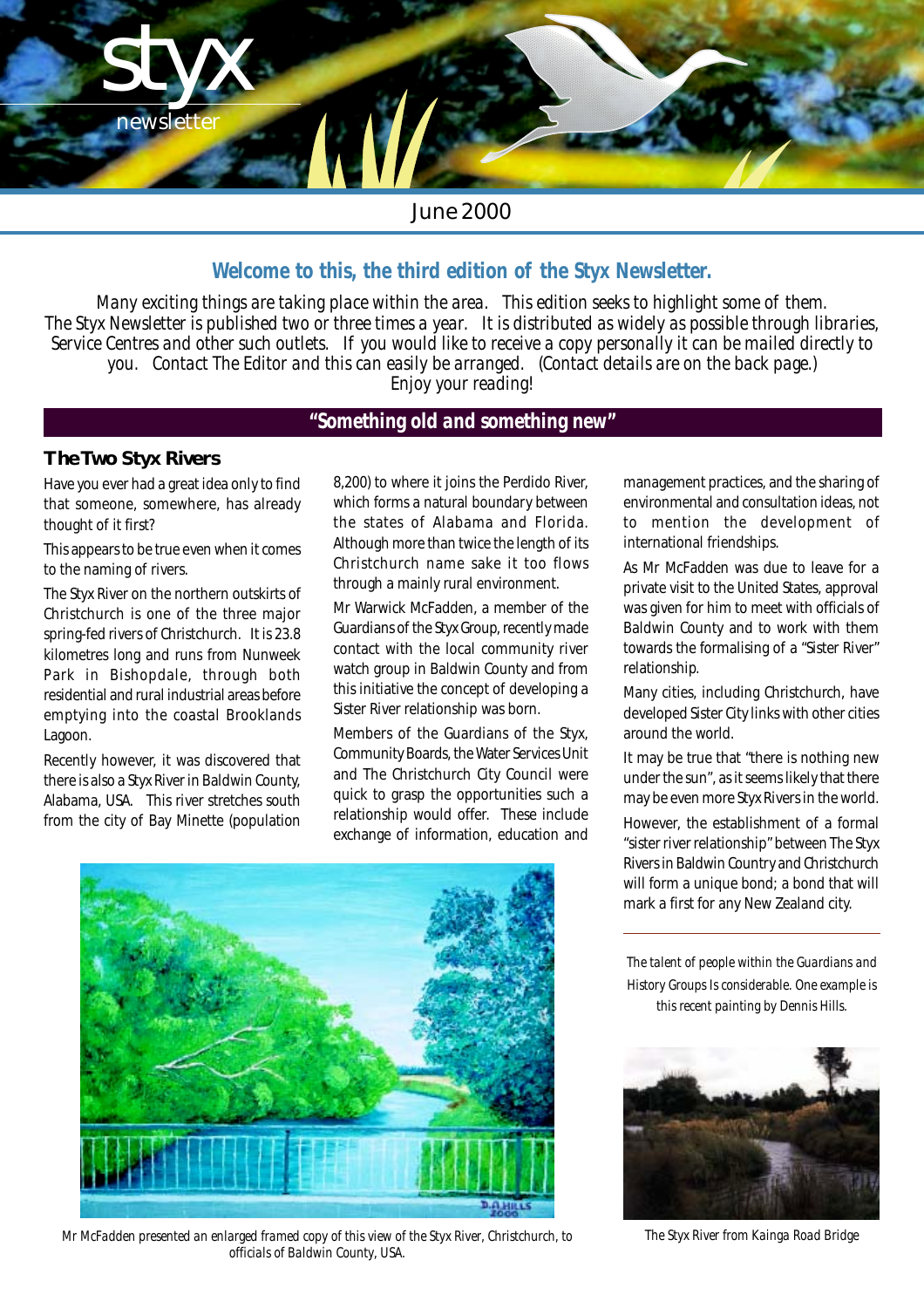# *Guardians of the Styx*

Below the waterline of the Styx was revealed in depth recently when our guest speaker, Mark Taylor of NIWA, provided us with a fascinating presentation about freshwater fish life in the river.

Of the 26 freshwater fish species found in New Zealand the Styx River has 10 plus freshwater crayfish. Some of the more unusual species include Lamprey, Upland Bullies, and Cucumber fish. During his presentation Mark asked if it would be possible for the Guardians of the Styx, along with community members, to assist NIWA with water quality monitoring using special testing kits.

From the USA we had a visit from a board member of the Farminton River Conservation Group, Connecticut. The Farrington River is close in size to the Styx and has experienced similar environmental concerns. Mr Ken Appell was given an overview of progress to date and, from his considerable experience with the Board

was able to offer some good ideas and advice. He said it was paramount to establish a Strategic Management Plan for the River as soon as possible.

From across the Tasman came Dr Peter Mitchell who is one of NSW's leading catchment and waterways ecologists. Peter has provided the Guardians with some of Australia's best catchment management plans, public awareness brochures, newsletters, and of particular importance, the 1999 Strategic Management Plan for Cooks Creek in Botany Bay. This information is invaluable as a guideline to help the Guards with restoring and protection the Styx. It also helps to build strong partnership links with other conservation groups, councils and communities both in New Zealand and overseas.

Two field trips were arranged to the Styx River. One at the lower reaches to look at possible flooding effects on private and public land.

The other was to Warwick McFadden's property by the railway line. Here we were shown several large springs that flow into the Styx River, plus areas of land adjacent to the Styx River to be retained by council when subdivision occurs.

Presentations to both the Fendalton/Waimairi and Papanui/Shirley Community Boards regarding the Guardians of the Styx have been made. The response was extremely positive and the concept of the Guardians having a base in an office council owned building was offered. Serious consideration is also being given to obtaining funding needed to ensure that the Guardians have the resources to enable them be proactive in pursuing their visions, goals and strategies for the long-term sustainable future of the Styx River and its environs.

John Knox Chairperson

For those who read the local newspapers it will be no surprise to learn that the Christchurch City Council is proposing to purchase land around the Styx River. What has been surprising is the extent of dollar figures quoted and the wide variety of locations touted.

Perhaps this is not surprising as any purchase of land by the Council has to go through a lengthy process and while this is happening rumours are bound to abound.

As can be seen from the attached map, currently the Council is proposing to purchase parts of properties at 206 Lower Styx Road, and 587 Marshlands Road.

Before Council can purchase land any proposal must pass through and be approved by three separate bodies.

Firstly it is presented to the Community Board who is responsible for the area in which the land is situated. If the proposal to purchase is approved it will then proceed to the Parks & Recreation Committee made up of Christchurch City Councillors. If the proposal makes it through these two committees, it will then be referred to a full meeting of the Christchurch City Council where it will either be accepted or declined.

This is a lengthy process and one that gives time for plenty of speculation to occur.

#### *A million did you say?*



*COMMUNITY WORKSHOP Brooklands Community Hall Anfield Street, Brooklands - Monday July 3, 2000, 7.30 – 10.00pm* Developing a plan for the future of the Styx River bank at Brooklands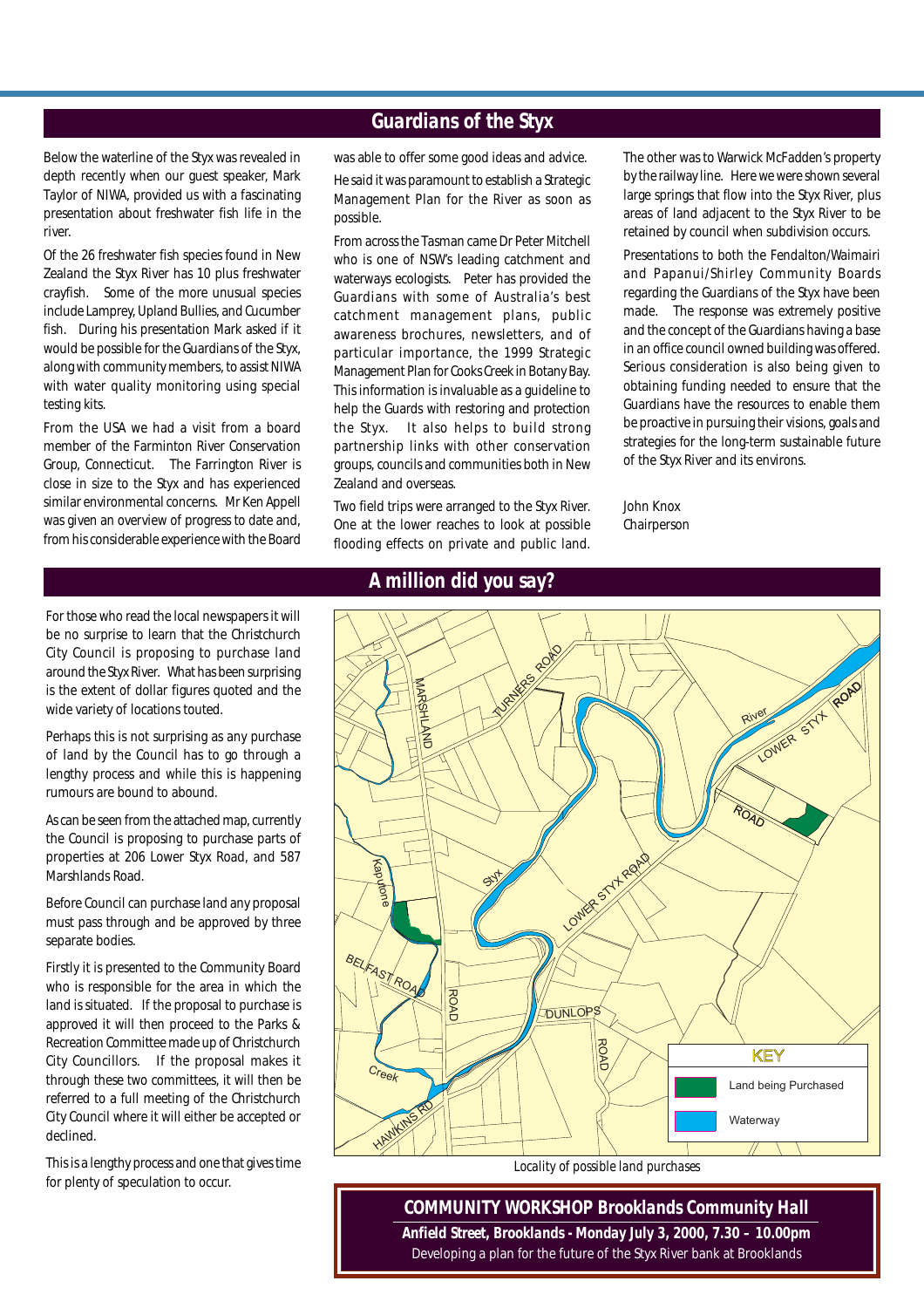### *If you think this looks bad... you should have smelt it!*

Early one summer morning I received a phone call. Would I go out to Janet Stewart Reserve and photograph some rubbish someone had dumped there?

Sounded like quite an easy assignment to me.

Marshlands Road at 7am is a place of peaceful rural tranquility. Perhaps it was this that lured me into a mood of serenity, for I was certainly unprepared for the sight that greeted me on arrival at the Reserve.

The rays of the early morning sun lit up the biggest pile of rubbish I had seen outside of an official rubbish tip.

It was obvious that somebody had backed a truck or trailer up to the fence in the car park, then dumped their rubbish straight on to the garden and plantings. Dumped their rubbish directly on the sedges, scrubs and grasses that members of the community had so recently planted and tended in this spot.

My first reaction was one of anger. How dare someone desecrate such a beautiful site.

How dare someone so easily destroyed what others had worked so hard to build up and achieve.

Grabbing my camera I jumped out of the car and it hit me – the SMELL. This was no assignment for someone who has a problem even cleaning up after the cat has been sick.

The air was thick. Turning away I gasp for a breath of something fresher.

When my stomach finally stopped trying to rendezvous with my mouth, I tentatively advanced, camera in hand. I took photos as quickly as I could and retreated.

My curiosity wanted to discover exactly what was making the awful smell. It was about this time



*All contributions NOT welcome*

it occurred to me there could be something dead buried in that heap. The coward in me ran.

Making it to the car I headed back towards the city – the smell followed. I hadn't even reached Marshlands Road again before realising that somehow the smell had attached itself to my shoes. Wiping this off on the moist morning grass I resumed my journey. All the way back this phrase pounded through my mind, "we want community involvement but this is ridiculous."

I was to learn later in the day that a Park Ranger had scored the job of cleaning up the mess. My heart went out to him. I hope he enjoyed his lunch.

What message would I have for the person who dumped their trash in such a beautiful spot?

I'd like to say, "Please come to our next community planting day in August - we'd welcome your involvement. Some of us have come to love this place - we'd love for you to learn to appreciate it too."

Stephanie K Humphries

#### *The Styx river bank at Brooklands – How should it look?*

The Christchurch City Council has a policy of stopping unnecessary unformed legal roads. These are commonly referred to as "paper roads". Such a "road" occurs when land originally set aside for road access has not been developed for this purpose. The "road" therefore, exists only on paper.

In Christchurch most of the major waterways have unformed legal roads alongside them. Where these have been "stopped" the land has been developed as a walkway and planted to enhance the environment and make it more enjoyable for users. The walkway on the bank of the Heathcote River upstream from the Ferrymead Bridge is an example.

A number of years ago the Council started the process of stopping the unformed legal road on the east bank of the Styx River upstream from Harbour Road. To date the portion of legal road from Harbour Road to the rear of 997 Lower Styx Road has been legally stopped.

As can be seen from the accompanying map it is now proposed to close the portion between the rear of 995 Lower Styx Road and 955 of the same road.

It is proposed to hold a community workshop in order that anyone who is interested, or has concerns, can have the opportunity to have input into the plan for the future of this area.

#### *Styx History Group*

*There has been slow but steady progress on the research for the general book, also the one that will comprise reminiscences of long-term residents of the Styx catchment. The list of people to be interviewed for the latter publication grows each week and the process of interviewing has now started. There has been an excellent response from members of the public in providing information or names of likely interviewees.*

*The History Group is building up its own collection of literature on the Styx, and it is expected that next year this will become available to members of the public.*

*Some fascinating pieces of information have come to light. We learn that Leonard Cockayne, described in 1937 as 'the Empire's greatest botanist: once lived at Brooklands, on a property called "Dilroosha". Does anyone have any knowledge of the location of this property? We know that Dr Cockayne 'experimented in the reclamation of sand dunes… (and) ,,, established a kind of plant museum close to the sand coast near Christchurch'. He lived in New Zealand from 1880 until his death in 1934, but we have yet to find just when (and where) he lived in Brooklands. If anyone has any information on this, please contact me. (Contact details on back page.)*

*Early church records for the Styx area are being provided to the group. Over 100 years ago, the area recognised as "Styx" comprised what is today the northern part of Redwood and the southern part of Belfast, plus the area towards Marshlands Road. The entry for Styx in the "Cyclopedia of New Zealand (Canterbury volume) lists only a few of the residents at that time (1903), but many more are coming to light from the church records. The only four listed in the "Cyclopedia" – in other words the only four that were willing to pay in advance for the publication – were Edward Harris, William John Inch, and Joseph Morris (all farmers), and William Gifkins, woolscourer and fellmonger. It is sad that the dozens of others who made significant contributions to the area get no mention in the section on Styx. However, some other residents, such as Edmond Spencer, William Moir and Phillip Tisch, do have details elsewhere in the "Cyclopedia".*

*The Group is always pleased to hear from anyone who may be able to contribute information – no matter how small.*

*Dennis Hills Chairperson*